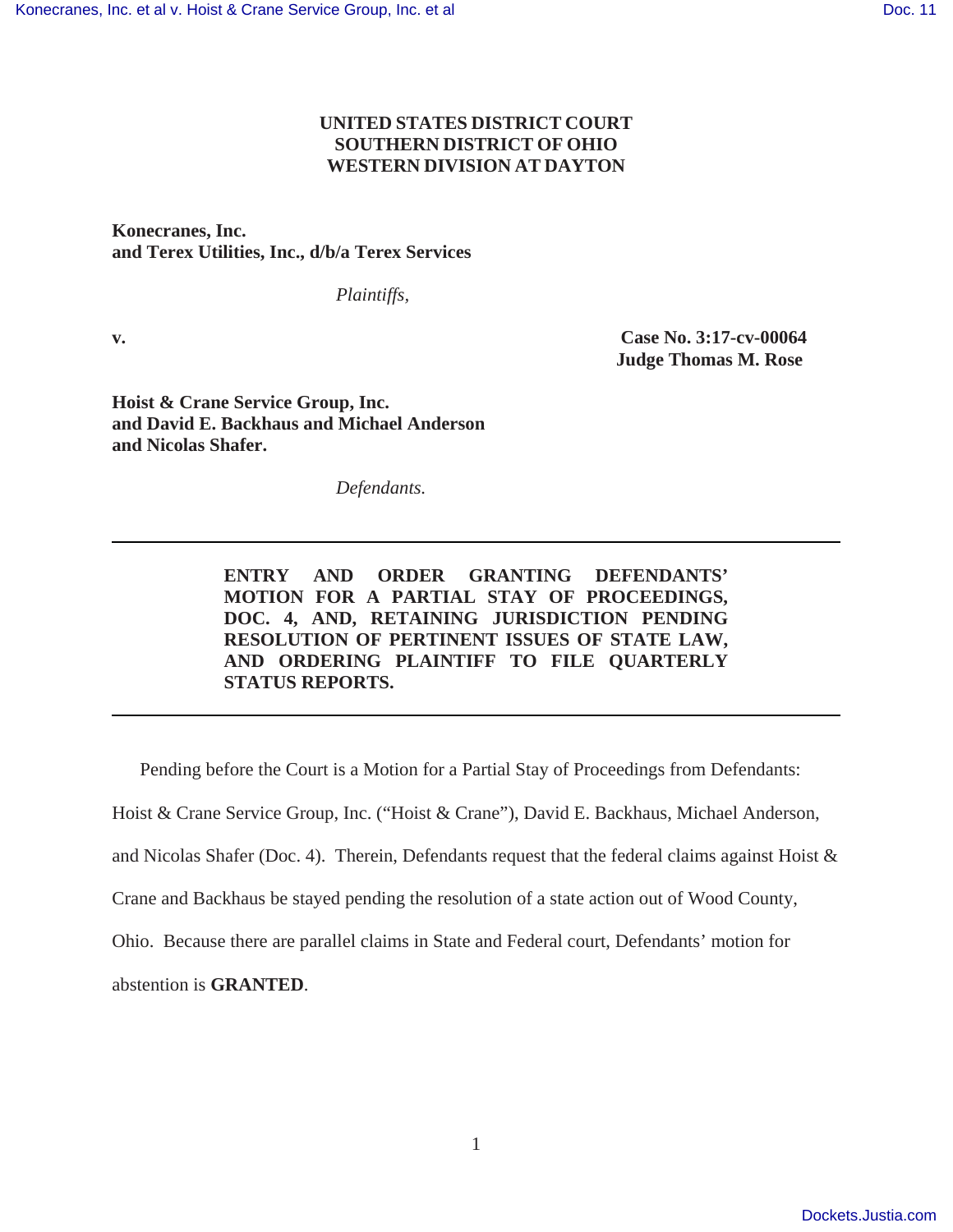#### **I. Background**

This matter arose out of contractual disputes between Plaintiffs Konecrane, Inc. and Terex Utilities, Inc. ("Plaintiffs") and Defendants David Backhaus, Michael Anderson, and Nicolas Shafer, former employees of Konecrane. As a precondition to employment, Plaintiffs mandate that certain potential employees sign a confidentiality, non-competition, non-solicitation, and non-recruiting agreement (Doc. 1, p. 77-80) in order to keep confidential and proprietary information private in the event that there ever is a separation. Backhaus, Anderson, and Shafer all signed the agreements. Over the course of several months in the summer of 2016, Backhaus, Anderson and Shafer all ended their employment relationships with Plaintiffs and began working for Hoist & Crane.

Konecrane then filed a series of lawsuits against Hoist  $&$  Crane and former employees alleging breach of contract, violation of Ohio Uniform Trade Secrets Act, tortious interference with contract, tortious interference with business relationships, unfair competition, and civil conspiracy. The first suit was filed in September 2016 in common pleas court in Wood County, Ohio. The next, which is the genesis of this case before the Court now, was first filed on December 22, 2016 in Monroe County, Michigan. It was subsequently removed to the Montgomery County, Ohio, common pleas court on February 10, 2017, and then removed to the Southern District of Ohio on February 23, 2017.

Hoist & Crane, and one of the employee defendants, Backhaus, now ask this Court for an order staying the federal proceedings against them until the conclusion of the Wood County state court action.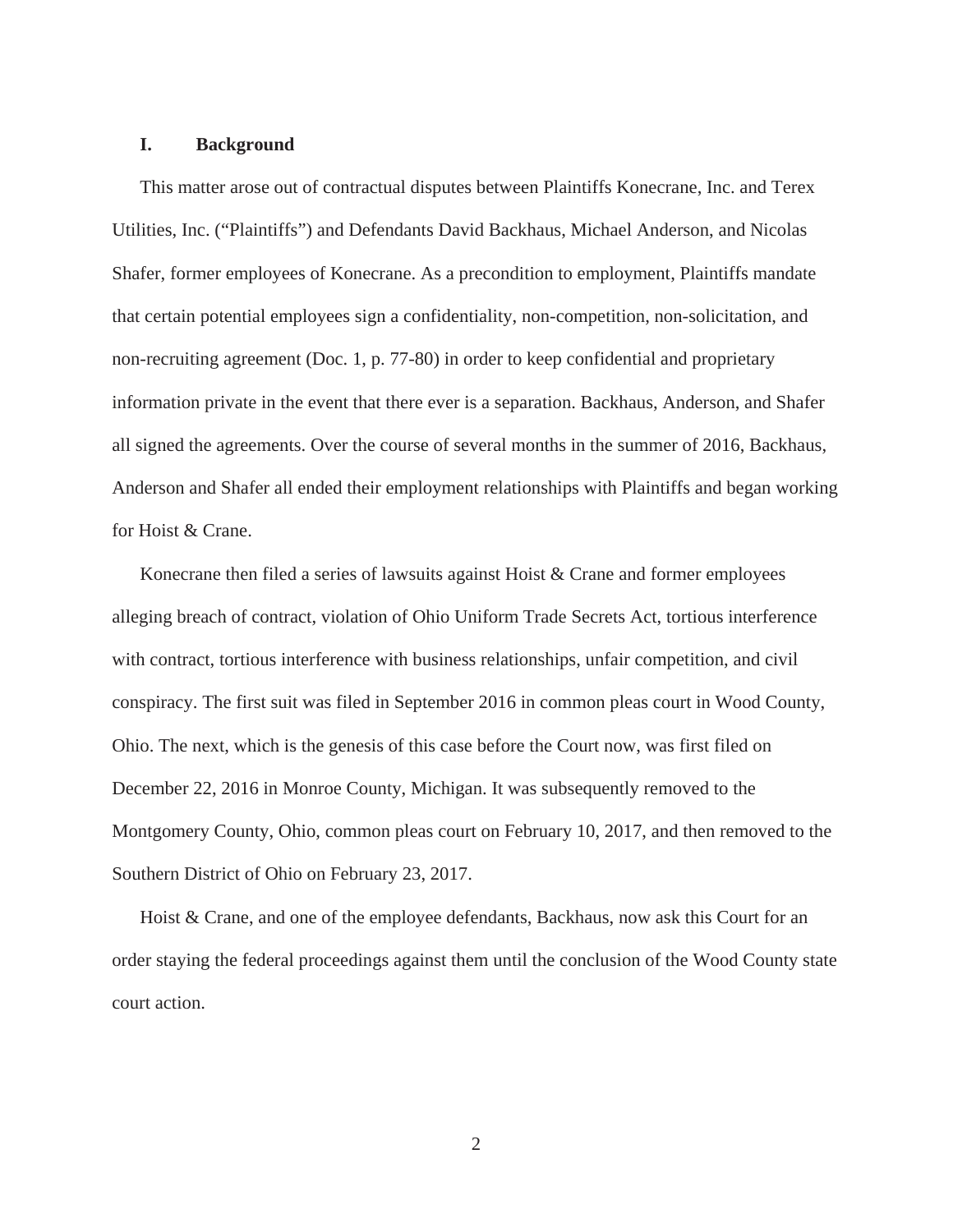#### **II. Motion To Stay**

A decision to stay a proceeding is entirely within a district court's discretion. *Ohio Envtl. Council v. United States Dist. Court, S. Dist. of Ohio, E. Div*., 565 F.2d 393, 396 (6th Cir. 1977). "[T]he power to stay proceedings is incidental to the power inherent in every court to control the disposition of the cause on its docket with the economy of time and effort for itself, for counsel, and for litigants. How this can best be done calls for the exercise of judgment, which must weigh competing interests and maintain an even balance." *Landis v. N. Amer. Co*., 299 U.S. 248, 254- 55 (1936).

In *Colorado River Water Conservation Dist. v. United States*, the Supreme Court explained that considerations of judicial economy and federal-state comity may justify abstention in situations involving the contemporaneous exercise of jurisdiction by state and federal courts. *Romine v. Compuserve Corp*., 160 F.3d 337, 339 (6th Cir. 1998). The Supreme Court explained that the principles of the doctrine "rest on considerations of 'wise judicial administration, giving regard to conservation of judicial resources and comprehensive disposition of litigation.'" *Colorado River Water Conservation Dist. v. United States*, 424 U.S. 800, 817 (1976) (quoting *Kerotest Mfg. Co. v. C-O Two Fire Equip. Co*., 342 U.S. 180, 183 (1952)).

# 1. **Parallel Action**

Before the *Colorado River* doctrine can be applied, however, this Court must determine if the concurrent federal and state actions are indeed parallel. Suits are parallel when the federal and state actions are inextricably woven and involve substantially the same parties litigating substantially the same issues. *Romine*, 160 F.3d 337 at 340. Additionally, there is "no requirement that the parties in the state court proceedings be identical to those in the federal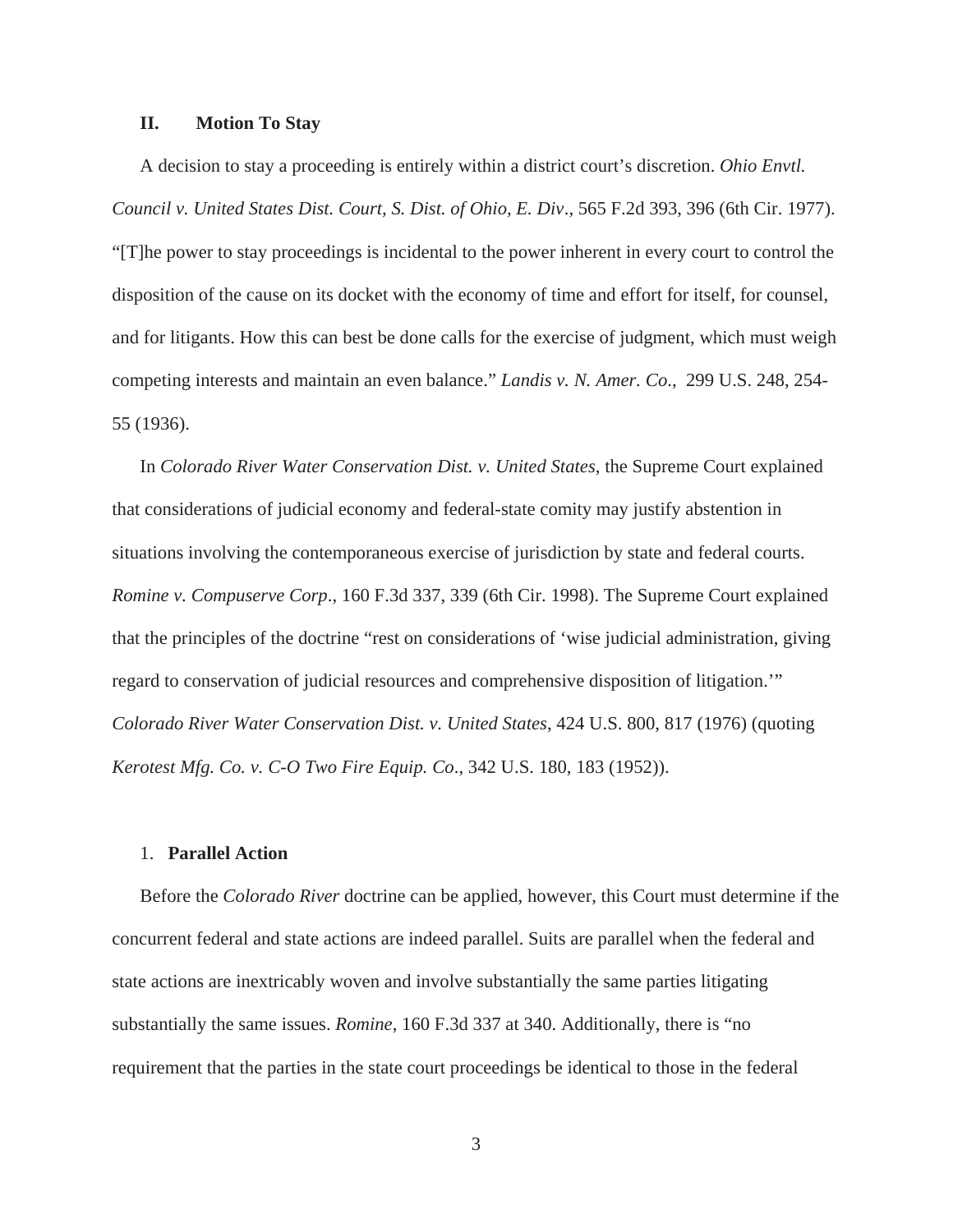case." *Bates v. Van Buren Twp*., 122 Fed. App'x 803, 806 (6th Cir. 2004). The Sixth Circuit has never held that only a perfect, or even near-perfect, symmetry of parties and causes of action would satisfy parallel requirement. *Romine*, 160 F.3d 337 at 340.

Here, the suits, while not identical, are parallel. Both the Wood County action and this federal action contain substantially the same parties. Konecrane/Terex are plaintiffs, and Hoist & Crane and Backhaus are defendants in both suits. The difference in the parties is that Anderson and Shafer are added to the federal action and several individuals named in the state suit are left off of the federal claim. Nevertheless, if a party is named in a federal action but is not named in a state action, the inquiry regarding the parallelism of parties blends into the inquiry regarding the parallelism of issues. *P&G v. Alberto-Culver Co*., 1999 U.S. Dist. LEXIS 23140, at \*9 (N.D. Ill. April 27, 1999). In this case, the major players remain the same. (Doc. 4, p. 5).

In addition to the similar parties, the cases are parallel in that they are both about essentially the same issues: former Konecrane employees leaving the company to work for Hoist & Crane, a competitor. Both suits allege breach of contract, misappropriation of trade secrets, tortious interference with contracts and business relationships, civil conspiracy, and unfair competition. The only difference is that the Wood County case alleges unjust enrichment and the federal case does not. Here, because the parties and claims are substantially similar and flow from similar fact patterns, the Court considers the cases parallel for purposes of the *Colorado River* doctrine.

#### **2. Colorado River Factors**

Having affirmatively established the threshold issue of whether the state and federal proceedings are parallel, the Court now must examine and analyze the eight factor test set forth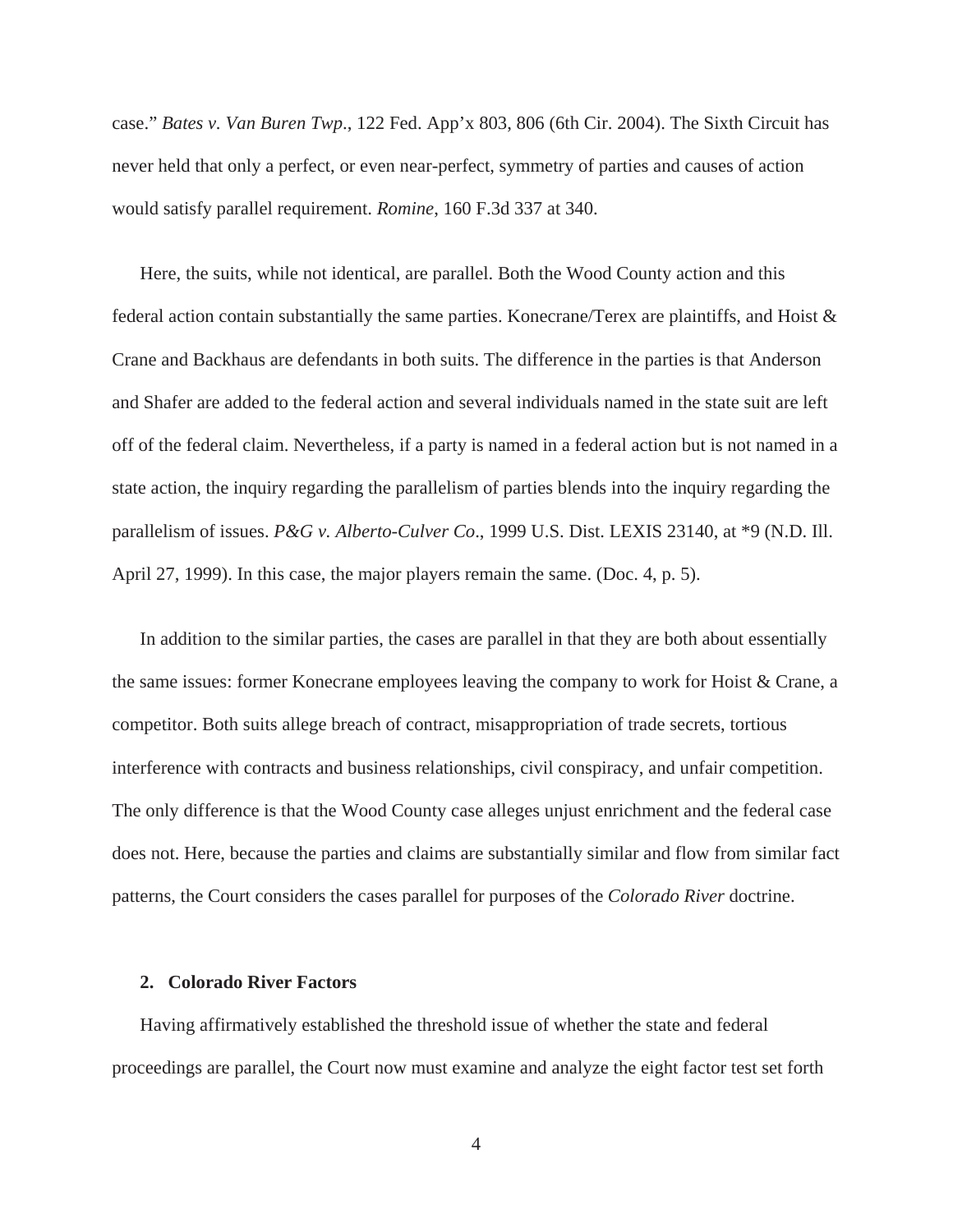by the Supreme Court. In *Colorado River*, the Court stated that in determining whether to defer to the concurrent jurisdiction of a state court, a federal district court must consider the following eight factors: (1) whether the state court has assumed jurisdiction over any *res* or property; (2) whether the federal forum is less convenient to the parties; (3) avoidance of piecemeal litigation; and (4) the order in which jurisdiction was obtained…(5) whether the source of governing law is state or federal; (6) the adequacy of the state court action to protect the federal plaintiff's rights; (7) the relative progress of the state and federal proceedings; and, (8) the presence or absence of concurrent jurisdiction. These factors, however, do not comprise a mechanical checklist. Rather, they require "a careful balancing of the important factors as they apply in a given case" depending on the particular facts at hand." *Romine*, 160 F.3d at 340-41 (citations omitted).

# **A. Jurisdiction over** *res* **or property**

There is no issue of property in this case, so this factor militates against abstention. "When the state court does not assume jurisdiction over any *res* or property, federal jurisdiction is supported." *Reynolds & Reynolds Co. v. Mikuta*, 2015 U.S. Dist. LEXIS 16920 (S.D. Ohio Feb. 11, 2015).

### **B. Whether the federal forum is less convenient to the parties**

The federal forum, in Dayton, is less convenient to the parties, and thus weighs in favor of abstention. Most of the parties to this action are from northwest Ohio or southeast Michigan, and as such, Wood County, Ohio, is closer to the litigants and potential witnesses. Plaintiff argues the only reason the case is before this court is because Defendant refused to submit to the jurisdiction of the Monroe County, Michigan circuit court, and while that statement is partially true, it does not tell the whole story. The contract that Konecrane required its employees to sign has a forum selection clause that states: "Any disputes...shall be resolved in a court of competent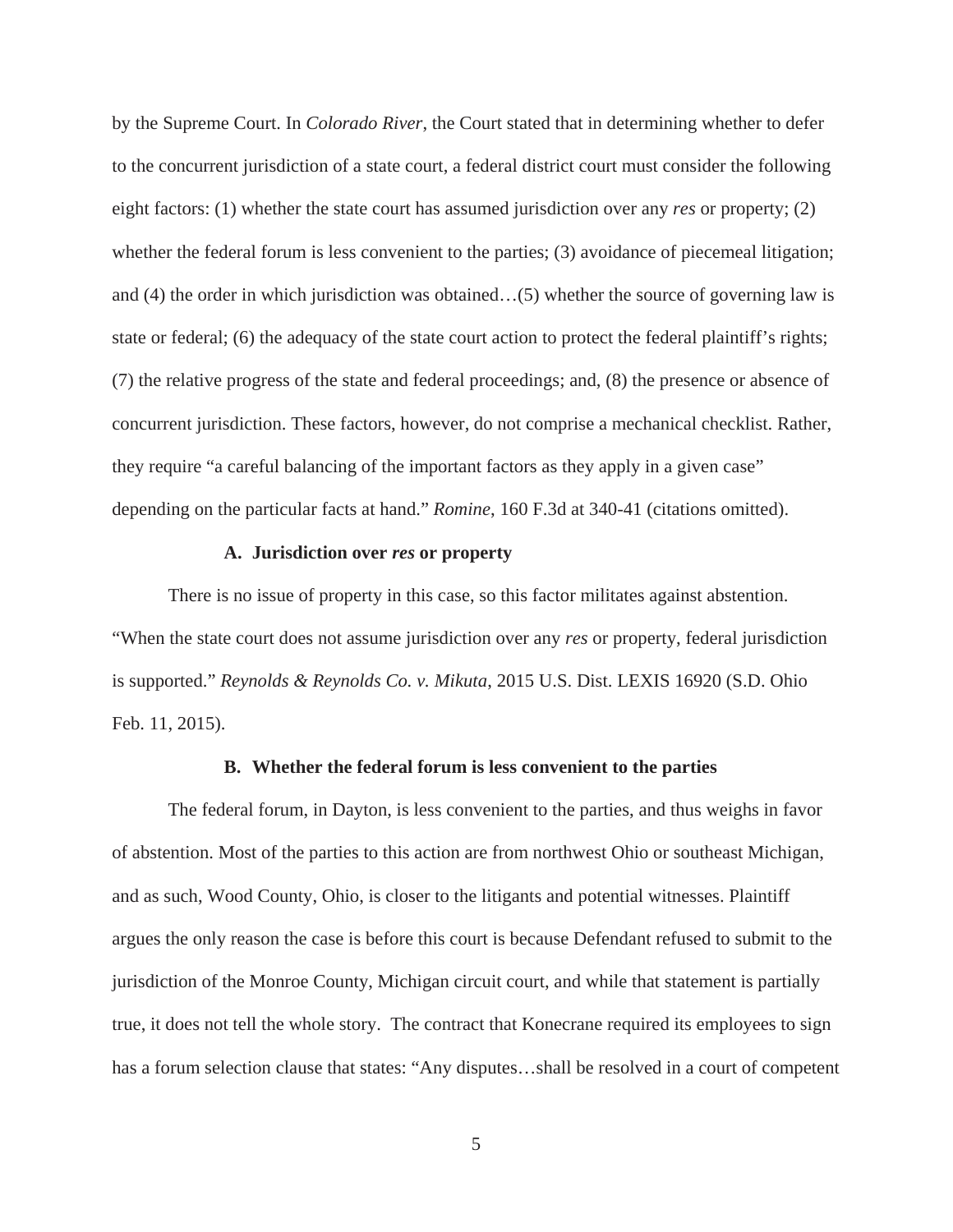jurisdiction in Montgomery County, Ohio…" (Doc. 1, p. 77-80). Whatever reason Defendants had for removing the case to the Montgomery County Common Pleas Court, is immaterial because the forum selection clause was placed into the contract by Konecrane. If Plaintiff did not want to litigate in Montgomery County, Ohio, they should have changed their contract.

# **C. Whether abstention would avoid piecemeal litigation**

"Piecemeal litigation occurs when different courts adjudicate the identical issue, thereby duplicating judicial effort and potentially rendering conflicting results." *Romine*, 160 F.3d at 341. Here, the claims in state and federal courts are virtually identical, and against similar parties. As noted *supra*, all except the unjust enrichment claims asserted by Plaintiff can be found in both the state and federal actions. Because of that, there would almost necessarily be duplicative judicial action, and thus a real risk of conflicting results. However, Plaintiff does raise the persuasive argument that Defendants ask for a stay as to Hoist & Crane and Backhaus only, not Anderson and Shafer. Thus, in the event that a stay is granted, the latter two would remain on this court's docket, and would create a waste of judicial resources. Accordingly, this factor weighs in neither party's favor.

#### **D. The order in which jurisdiction was obtained**

The fourth *Colorado River* factor, the order in which jurisdiction was obtained, gives preference to the court in which the case was first filed. Here, the state court proceedings began in Wood County, Ohio on September 14, 2016. This case, which began in Michigan state court, was first filed on December 22, 2016. It was then moved to the Montgomery County common pleas court on February  $10^{th}$ , 2017, and finally removed to the Southern District of Ohio on February 23, 2017. Because the state court action was filed first, by several months, this factor militates in favor of abstention.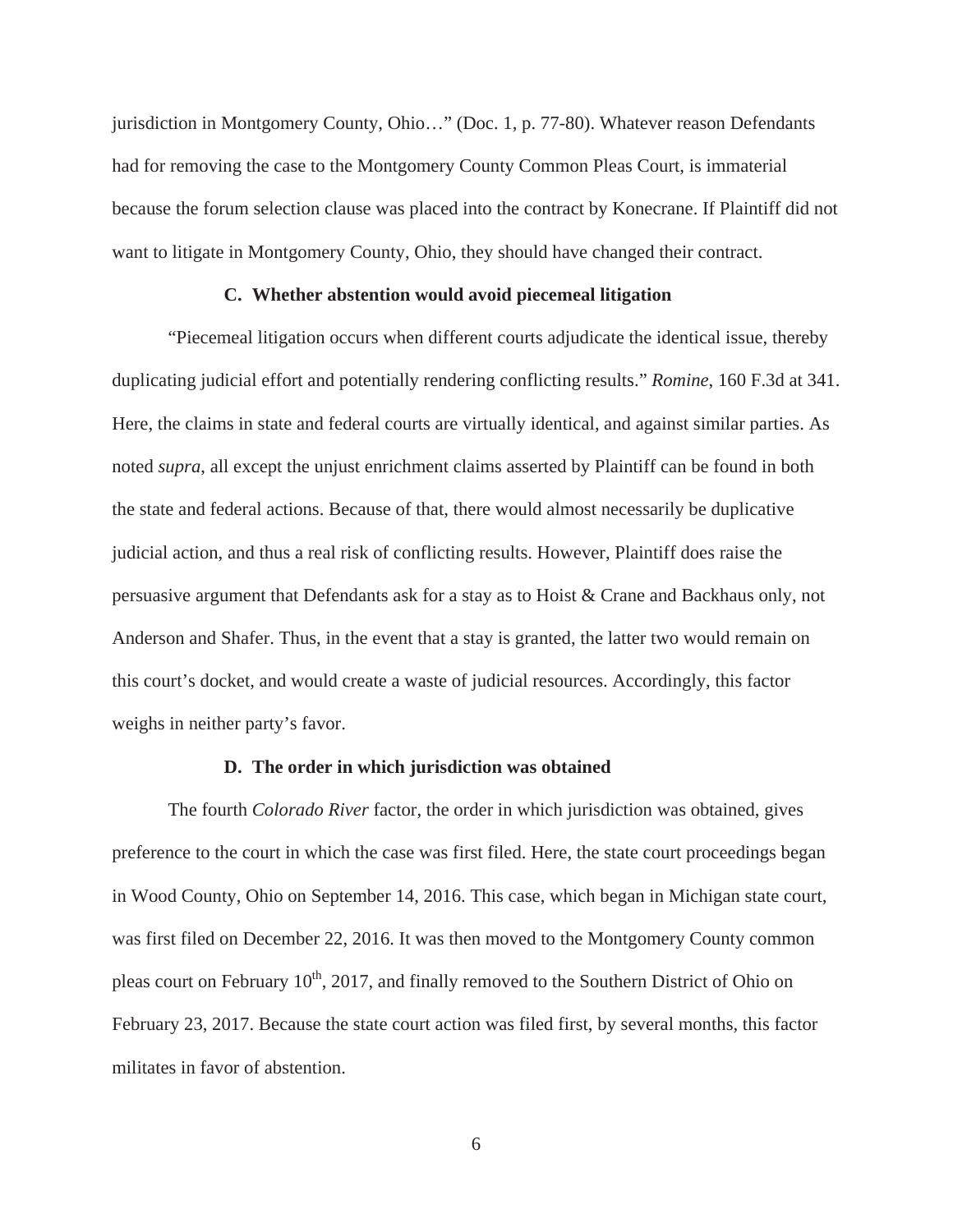#### **E. Whether the source of governing law is state or federal**

The fifth factor, the source of governing law, clearly favors abstention. "In cases where state law applies, rather than federal law, federal courts have routinely agreed to abstain from asserting jurisdiction." *Brand Energy Servs., LLC v. Enerfab Power & Indus*., 2016 U.S. Dist. LEXIS 154809, at \*\*12-13 (S.D. Ohio Nov. 8, 2016). In this case, both parties agree that all claims arise under Ohio law. Plaintiffs have asserted six claims, all arising under Ohio law, including violations of the Ohio Uniform Trade Secrets Act, Ohio Revised Code § 1333.61-.69. Moreover, the contracts which Defendants signed clearly stated "[a]ny dispute regarding the terms of this agreement shall be resolved in a court of competent jurisdiction in Montgomery County, Ohio and under Ohio law." (Exhibit A, p. 4). Thus, state law is controlling and weighs in favor of a stay.

# **F. Adequacy of the state court action to protect the federal plaintiff's rights**

Because all claims are state law claims, the state court is capable of protecting the federal plaintiff's rights. Both parties agree, and Konecrane admits, that the state court can fairly adjudicate their claims against Hoist & Crane and Backhaus. (Doc. 9, p. 15). This factor weighs in favor of a stay of the federal case.

#### **G. Relative progress of the state and federal proceedings**

The seventh factor, the relative progress of the state and federal claims, militates in favor of abstention. Without question, the state action has progressed further than this case. On September 15, 2016, the Wood County court issued a temporary restraining order against the defendants, on September 26, 2016, that court ordered expedited discovery, Plaintiff filed an emergency motion for finding contempt and sanctions on December 19, 2016, and that was denied a few days later. Additionally, depositions have been scheduled, and a preliminary